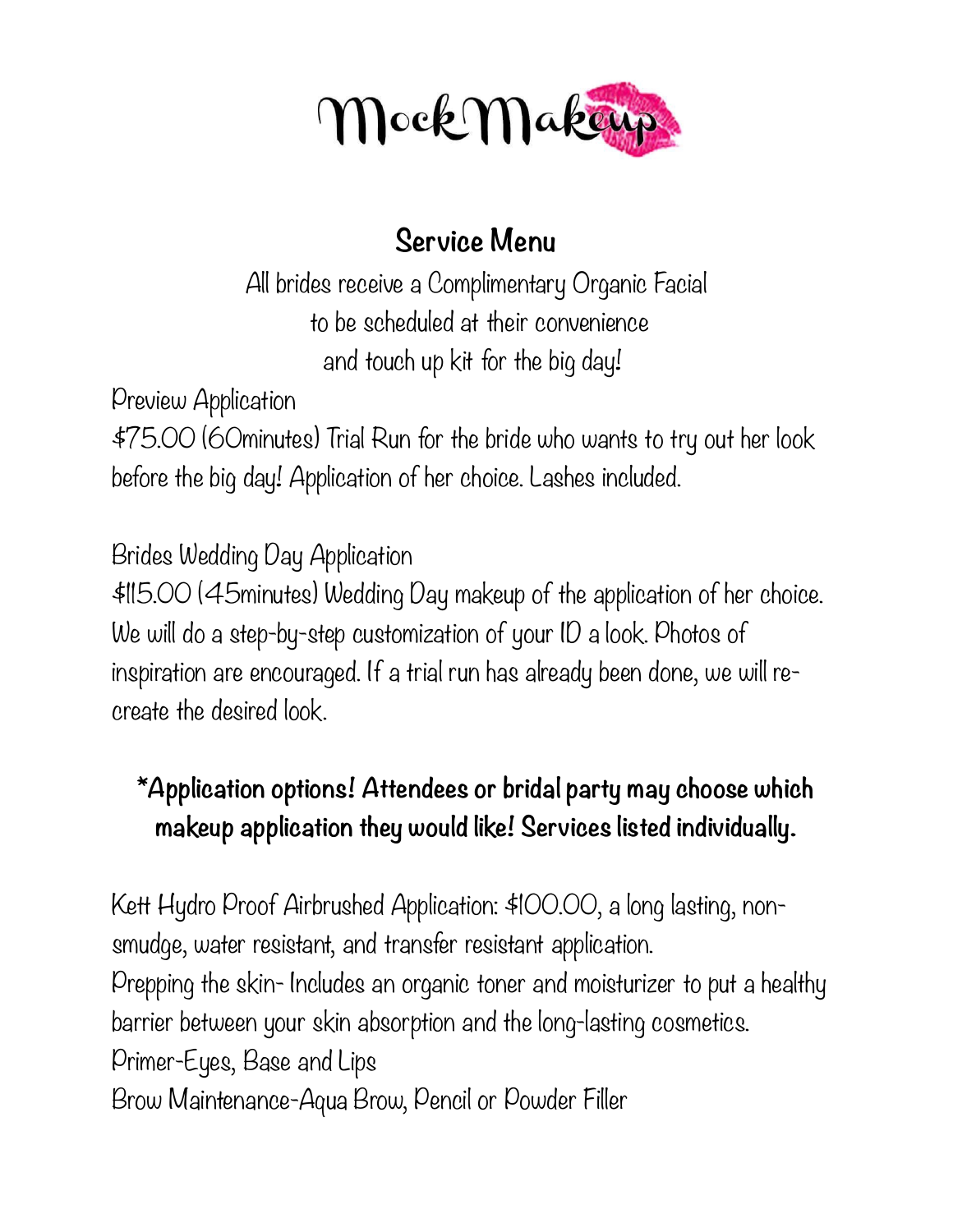Eye Shadow Application

Hydro Proof Foundation, Highlight and Contour

Blush- powder, cream or liquid

Lip liner and Lipstick-Glossy or Matte

With this application the foundation doesn't require a setting spray-if wanted, can be added

\*Adding lashes is an additional \$15.00 (Handmade and reusable lashes from Lashes in a Box)

Temptu Airbrushed Application: \$95.00, Long Lasting and smooth

application. This is a great application for all weddings. Weather friendly and light weight.

Prepping the skin- Includes an organic toner and moisturizer to put a healthy barrier between your skin absorption and the long-lasting cosmetics.

Primer-Eyes, Base and Lips

Brow Maintenance

Eye Shadow Application

Temptu Foundation, Highlight and Contour

Blush- powder, cream or liquid

Lip liner and Lipstick-Glossy or Matte

Setting Spray

\*Adding lashes is an additional \$15.00 (Handmade and reusable lashes from Lashes in a Box)

Beautiful Beauty Application: \$75.00, foundations from Mac, Estee Lauder, Inglot and Makeup Forever Hd